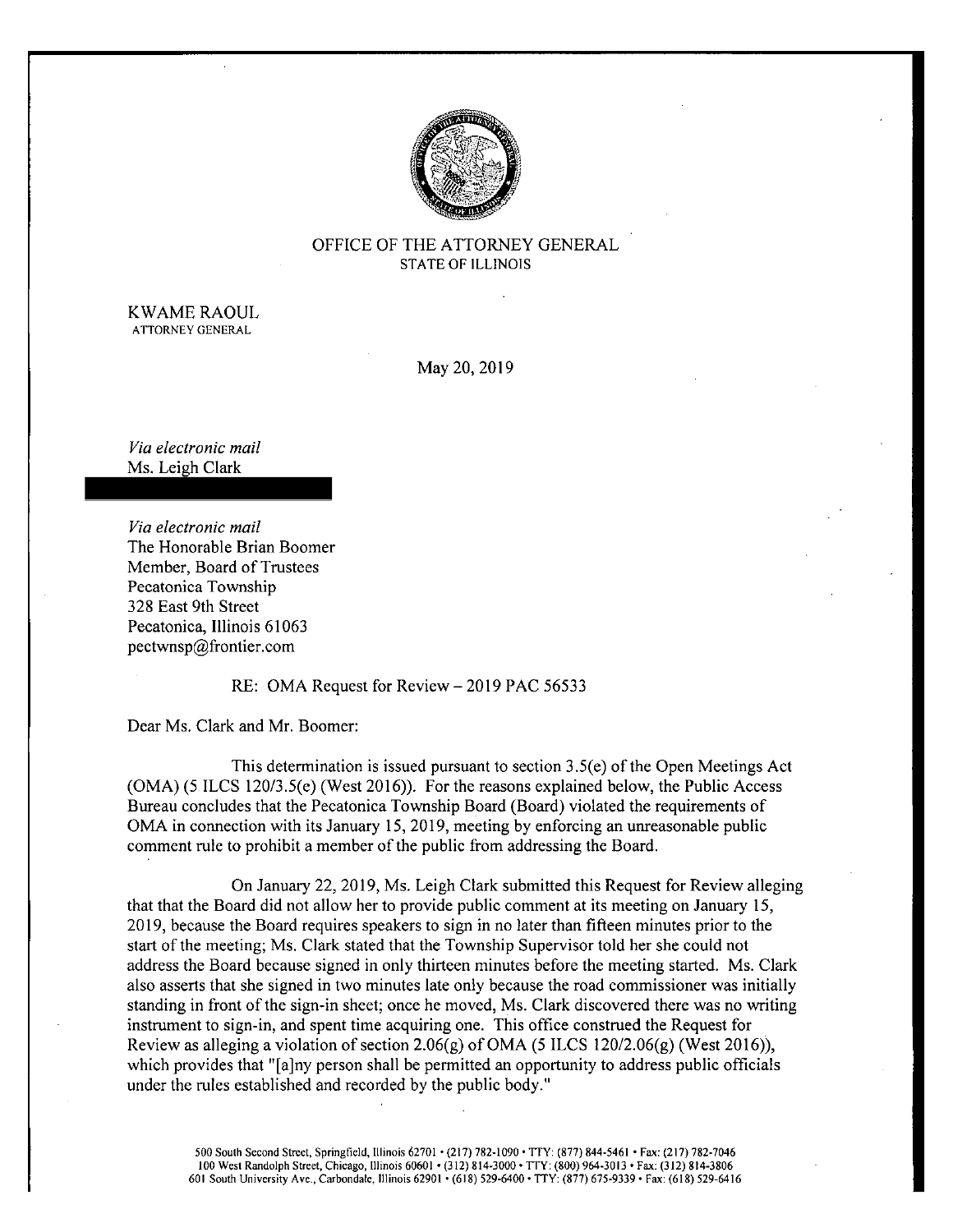On January 29, 2019, this office sent a copy of the Request for Review to the Board and requested a written response to Ms. Clark's allegation, together with copies of Board's rules governing public comment and the January 15, 2019, meeting agenda, minutes, and any recordings of the meeting. On February 7, 2019, the Board provided a written response and the requested materials. Ms. Clark replied on February 19, 2019, and February 20, 2019.

## DETERMINATION

Under the plain language of section  $2.06(g)$  of OMA, a public body may restrict public comment only pursuant to its established and recorded rules, which must tend to accommodate, rather than unreasonably restrict, the right to address public officials. Ill. Att'y Gen. Pub. Acc. Op. No. 14- 012, issued September 30, 2014, at 6. Although OMA does not specifically address the types of public comment rules that a public body may adopt, courts have clarified that public bodies may promulgate reasonable " time, place, and manner" restrictions that are narrowly tailored to serve significant governmental interests. See I.A. Rana Enterprises, Inc. v. City of Aurora, 630 F. Supp. 2d 912, 922 (N.D. Ill. 2009). For example, a public body may adopt reasonable limitations on public comment in order to maintain decorum and ensure that meetings are conducted efficiently. Timmon v. Wood, 633 F. Supp. 2d 453, 465 (W.D. Mich. 2008); see also Ill. Att'y Gen. Pub. Acc. Op. No. 14-009, issued September 4, 2014, at 4.

A rule that promotes order by requiring members of the public to sign up in advance to address a public body does not violate the First Amendment to the United States Constitution if it is reasonable in time and scope. Timmon v. Jeffries, No. 1: 08 -CV -645, 2009 WL 270043, at \*3 (W.D. Mich. Jan. 30, 2009) (collection of sign-up forms immediately before public comment portion of meeting was a permissible narrowly tailored restriction); see also Bach v. School Board of City of Virginia Beach, 139 F. Supp. 2d 738, 741 (E.D. Va. 2001) requiring speakers to sign up in advance of meeting is <sup>a</sup> reasonable content neutral regulation). However, an advance sign up rule that is enforced to prevent <sup>a</sup> member of the public from addressing <sup>a</sup> public body violates OMA if it is not reasonably necessary to promote <sup>a</sup> significant governmental interest. Compare Ill. Att'y Gen. Pub. Acc. Op. No. 14-012, at 6 (rule requiring members of the public to sign up to comment five days in advance of meetings, before the board was required to post its agenda, imposed an unreasonable restriction on public comment); and Ill. Att'y Gen. PAC Req. Rev. Ltr. 50470, issued April 18, 2018, at 5 (rejecting a three-day advance sign up requirement and stating: " A sign up sheet set out just prior to the meeting asking for the names of individuals who wish to address the Board could accomplish the same goal ofrunning a timely and orderly meeting, but in a much less restrictive manner."); with Ill. Att'y Gen. PAC Req. Rev. Ltr. 39640, issued June 22, 2016, at 3 (rule requiring prospective commenters to sign up by start of meeting did not unreasonably restrict the right to public comment).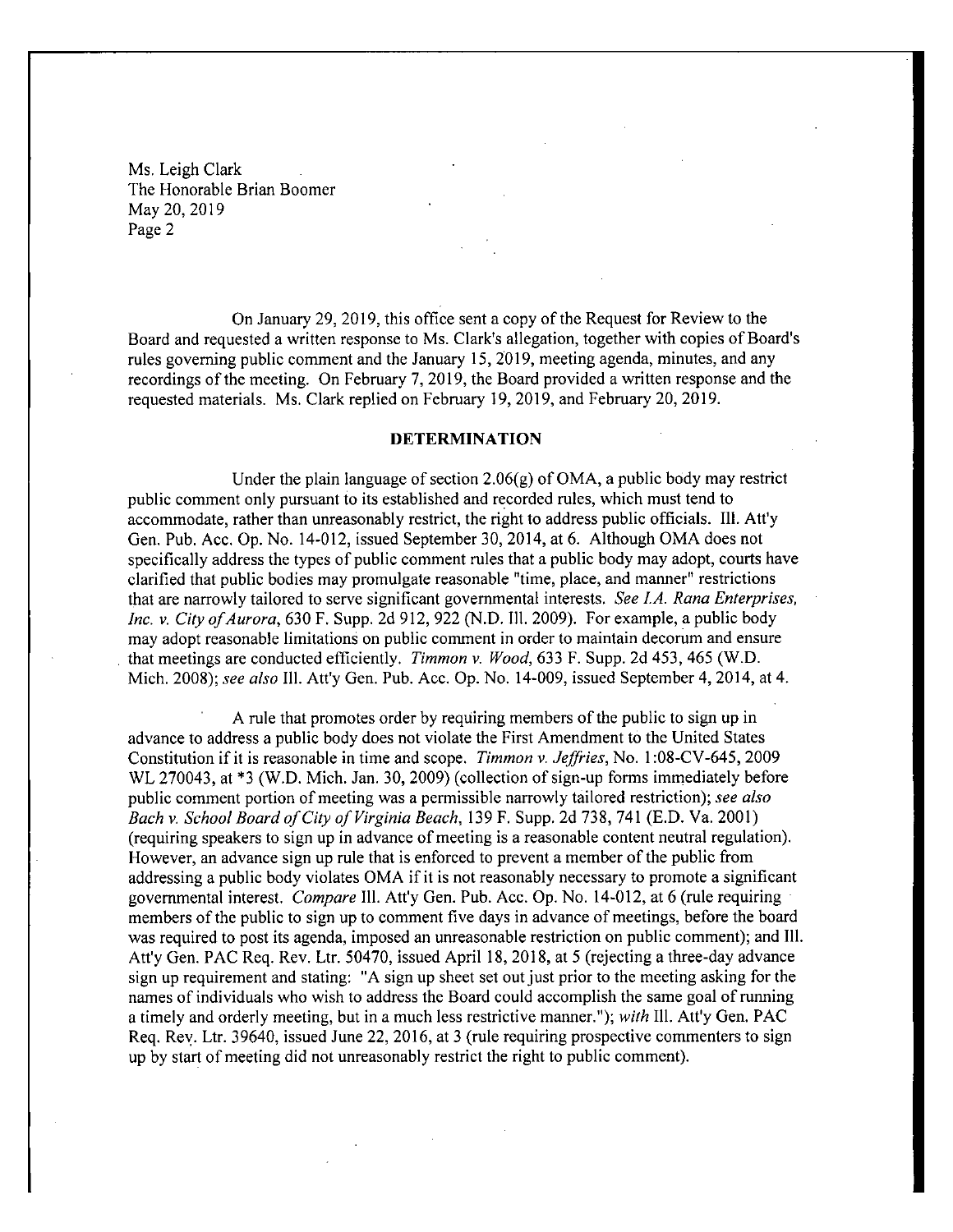The Public Access Bureau has previously determined that the same rule at issue in this Request for Review— the Board's requirement that an individual wishing to speak at a Board meeting must sign up no later than <sup>15</sup> minutes before the start of the meeting— violates section  $2.06(g)$  of OMA.<sup>1</sup> III. Att'y Gen. PAC Req. Rev. Ltr. 51413, issued November 2, 2018. This office determined that, on the date of the meeting at issue in that matter (December 19, 2017), the 15 - minute advance sign up requirement was an established and recorded Board rule. However, this office also found that "in the absence of a compelling government interest, terminating sign- up for public comment <sup>15</sup> minutes before the start of Board meetings unreasonably restricts public comment," and consequently, violates OMA. I11. Att'y Gen. PAC Req. Rev. Ltr. 51413, at 4. The determination in that matter noted that the Board's "response to this office did not explain why it considers a <sup>15</sup> minute advance sign up rule necessary to ensure that its meetings are conducted efficiently or to maintain order," and that " requiring a written request to address public officials and setting an arbitrary early cut-off time for signing up potentially limits or reduces the number of people who are allowed to comment with no concomitant benefit to the public body." Ill. Att'y Gen. PAC Req. Rev. Ltr. 51413, at 4. Accordingly, this office requested that the Board review and revise its ordinance regulating public comment.

The January 15, 2019, meeting at which the Board enforced its 15 -minute advance sign-up requirement to deny Ms. Clark the opportunity to speak occurred more than two months after this office issued its determination in 2018 PAC 51413. The Board acknowledged in its response to Ms. Clark's Request for Review that the same public comment rules that were at issue in 2018 PAC 51413 remained in place for January 15, 2019, meeting. In its response to the Request for Review, the Board again argued that its advance sign up requirement was a reasonable restriction on the right to offer comment. However, in this matter, the Board offered an explanation that it had not offered in its response in the prior Request for Review as to why it believed its advance sign up requirement was necessary:

> The Pecatonica Township's public speaking ordinance allows for maximum of thirty minutes for the public to address the board. With three minutes allotted per person, any group of more than ten people would create a situation where the board may have to determine who gets to speak while also ensuring that both sides of any particular issue have equal time. This requires a time period before the meeting to allow for proper review. While having more than ten people sign up to speak at a Township meeting is not the

1Pecatonica, 111., Ordinance 2018- 102 ( March 20, 2018).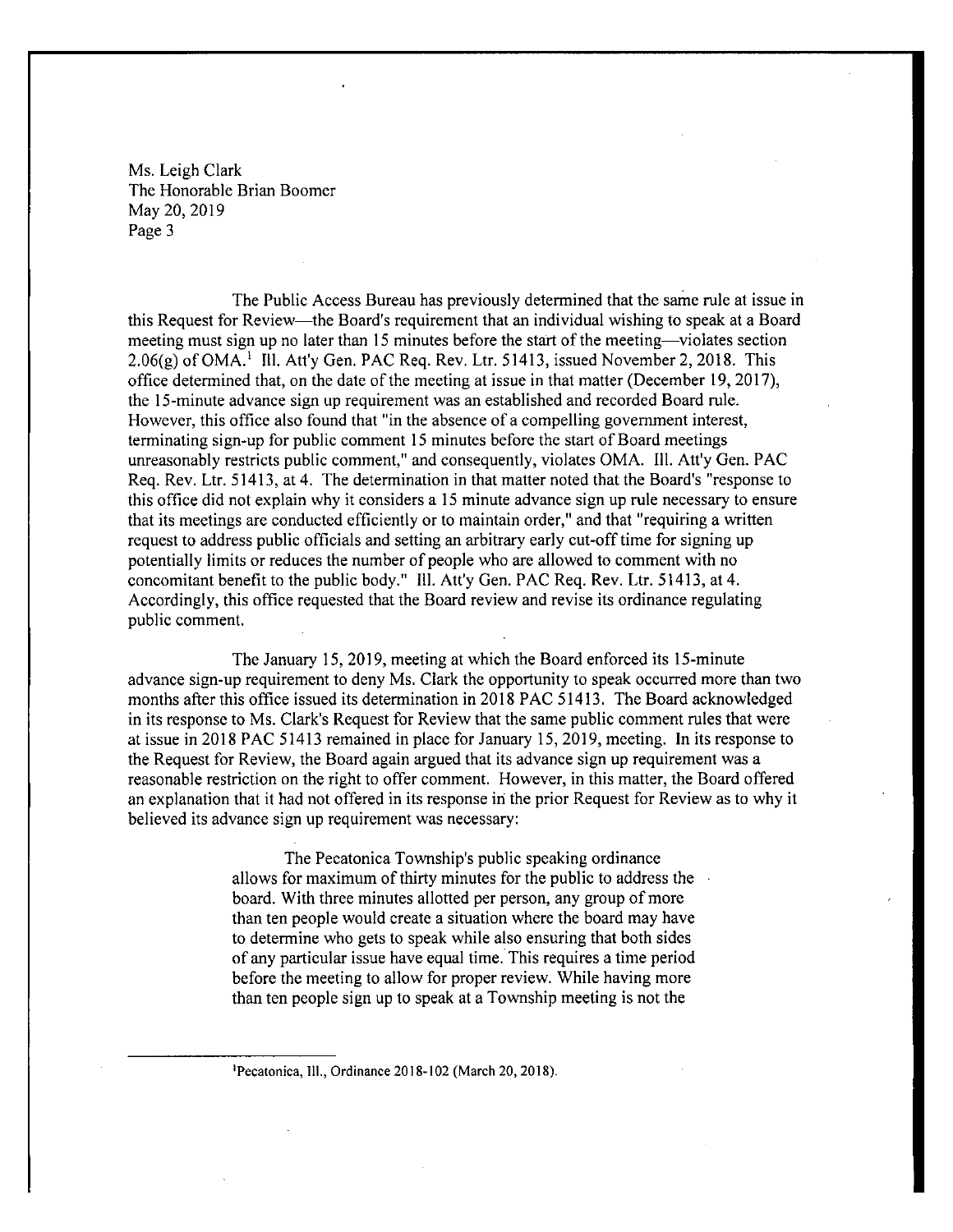> norm, it has occurred in the recent past and is something that we have to prepare for.<sup>[2]</sup>

In her reply, Ms. Clark argues that the Board can adopt less restrictive means to deal with a situation in which more than ten people sign up for public comment, such as by recognizing speakers on a first come, first served basis, or simply allowing everyone who wishes to speak at that meeting to do so. With respect to the January 15, 2019, meeting at issue, Ms. Clark stated that there was only one other person who had signed up for public comment that evening.<sup>3</sup> Ms. Clark also asserted that she routinely attends the Board's meetings and can recall only one other meeting in which <sup>a</sup> large number of individuals sought to provide public comment. Finally, in a supplemental reply, Ms. Clark stated that the Board is not consistently enforcing its 15 -minute advance sign up requirement for individuals wishing to address the Board, citing events that occurred at the Board's February 19, 2019, meeting.<sup>4</sup>

The Board's stated reason for its 15-minute advance sign up requirement does not demonstrate that the requirement is reasonably necessary to maintain order or to ensure that its meetings are conducted efficiently. First, the asserted justification for the rule— needing time to determine how to accommodate more than ten requests to participate in public comment appears to address a remote problem. Second, the Board has not shown that imposing a 15 minute advance sign up requirement at every meeting is the least restrictive option for addressing the rare occasion in which the number of advance sign- ups for public comment exceeds the total time allowed for public comment at meetings. For example, the Board could adopt a rule extending the total time for public comment or capping the number of speakers at any meeting in which more than 10 people wish to address the Board. The Board's more restrictive 15-minute advance sign up requirement prohibits anyone who signs in after the deadline from speaking, even at meetings at which the Board does not need additional time to manage the public

<sup>3</sup>The audio recording furnished for this office's review by the Board confirms Ms. Clark's

assertion.

41n her supplemental reply, Ms. Clark also inquired as to whether her allegations about the February 19, 2019, meeting should be filed as a separate Request for Review. However, Ms. Clark's correspondence does not allege that any individual was prohibited from commenting at the February 19, 2019, meeting. Instead, she asserts that the Board violated OMA by permitting an individual who had not signed in to speak at the meeting for six minutes. The Public Access Bureau has previously determined that in order to warrant further action by this office, a Request for Review must set forth facts indicating that <sup>a</sup> member of the public attempted to address public officials during an open meeting but was improperly restricted by the public body from appropriately doing so. 111. Att'y Gen. PAC Req. Rev. Ltr. 42017, issued June 1, 2016, at 1-2.

<sup>&</sup>lt;sup>2</sup>Letter from Brian Boomer, Trustee, Pecatonica Township, to Leah Bartelt, Assistant Attorney General, Public Access Bureau (February 7, 2019).